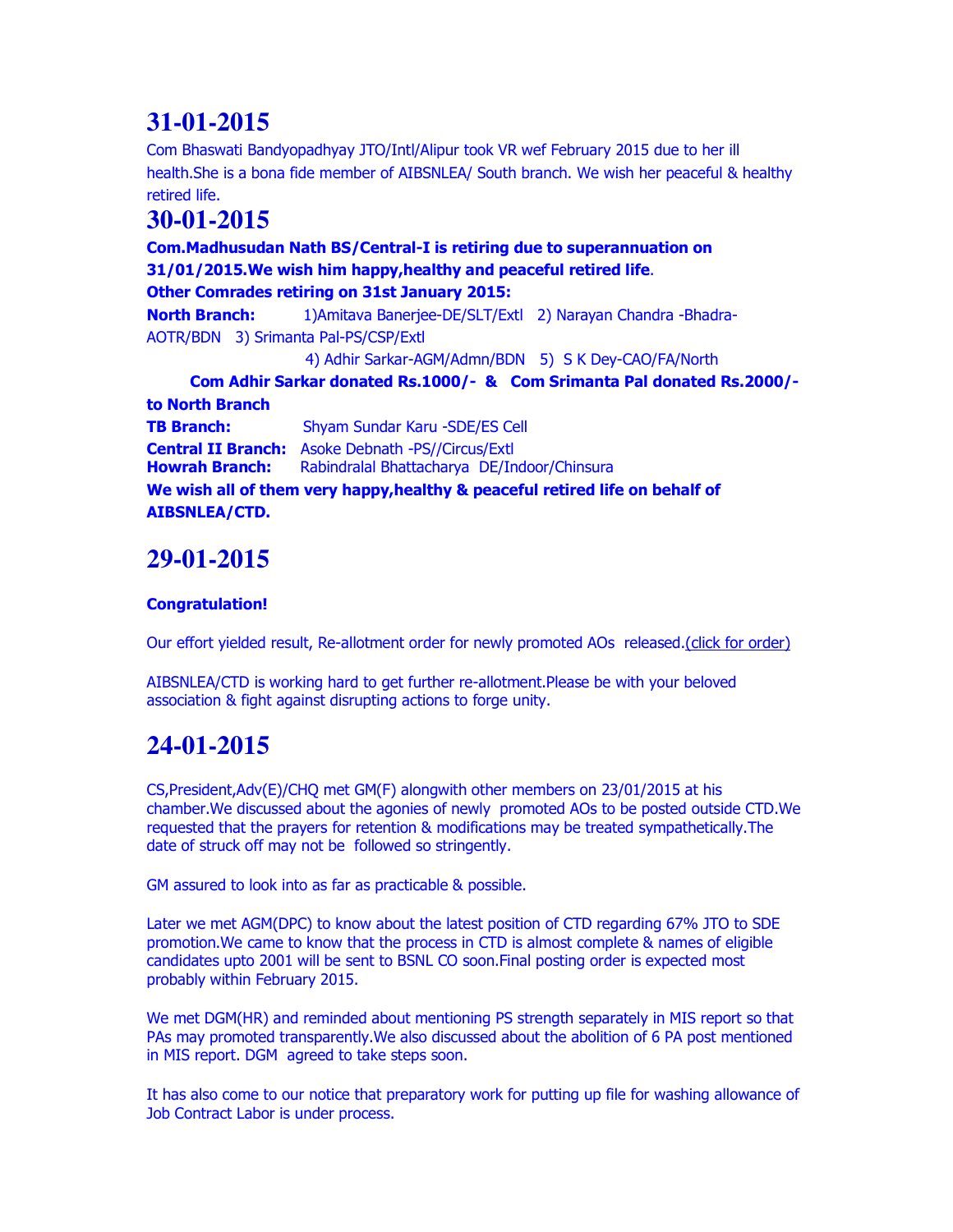### **23-01-2015**

DGM(NWO)/BDN was gheraoed by a section of Contractor Labors in the demand of EPF contribution settlement.The matter was brought into the notice of GM/CFA/II immediately,but no fruitful result was yielded.Ultimately,with the intervention of Circle & Branch leadership of AIBSNLEA the gherao was withdrawn at about 8-00 PM.

We request all concerned to give up such practice of gherao especially when the matter is beyond the settlement at DGM level.

### **23-01-2015**

CS writes to GS regarding anomalies in latest JAO to AO promotion order(click to see rhe letter)

### **19-01-2015**

CGM/CTD meeting on 14/11/2014 minutes released (click here to see)

### **17-01-2015**

**Congratulations ! AIBSNLEA's consistent and untiring efforts yielded result in getting released the promotion orders of 1552 JAOs to AO. The two promotion orders 1102+450 have been issued. <<<<List 1>>> <<<<List2>>>>**



 **>>> List 2 in Xlsx form**

We are extremely thankful to CMD, BSNL, Director (HR), Director (Fin.), ED(Fin.), GM(FP), GM(Pers.), Addl. GM(Pers.), CLO, DGM(SEA) & all concern SEA staff for their continuous efforts in expediting the CPC.

**AIBSNLEA efforts will continue to initiate next CPC from JAO to AO against the vacancy year of 2013-14. We are sincerely trying to get expedite CPCs to fill up all vacant CAO posts immediately.**

#### **16-01-2015**

**Stay order on JTO (T) to SDE (T) promotions is vacated:** 

**OA No. 185/2013 is dismissed by the Hon'ble CAT Ernakulam (Kerala) today. AIBSNLEA was also party to the case. The promotions from JTO(T) to SDE(T) may be issued shortly to fill-up about 4000 SDEs (T) posts.**

**GS met Addl. GM (Pers.) and requested to expedite CPC from JTO(T) to SDE(T) since the court case against JTO(T) to SDE(T) 2/3rd quota promotions in the Hon'ble CAT Ernakulam has been dismissed. Addl. GM**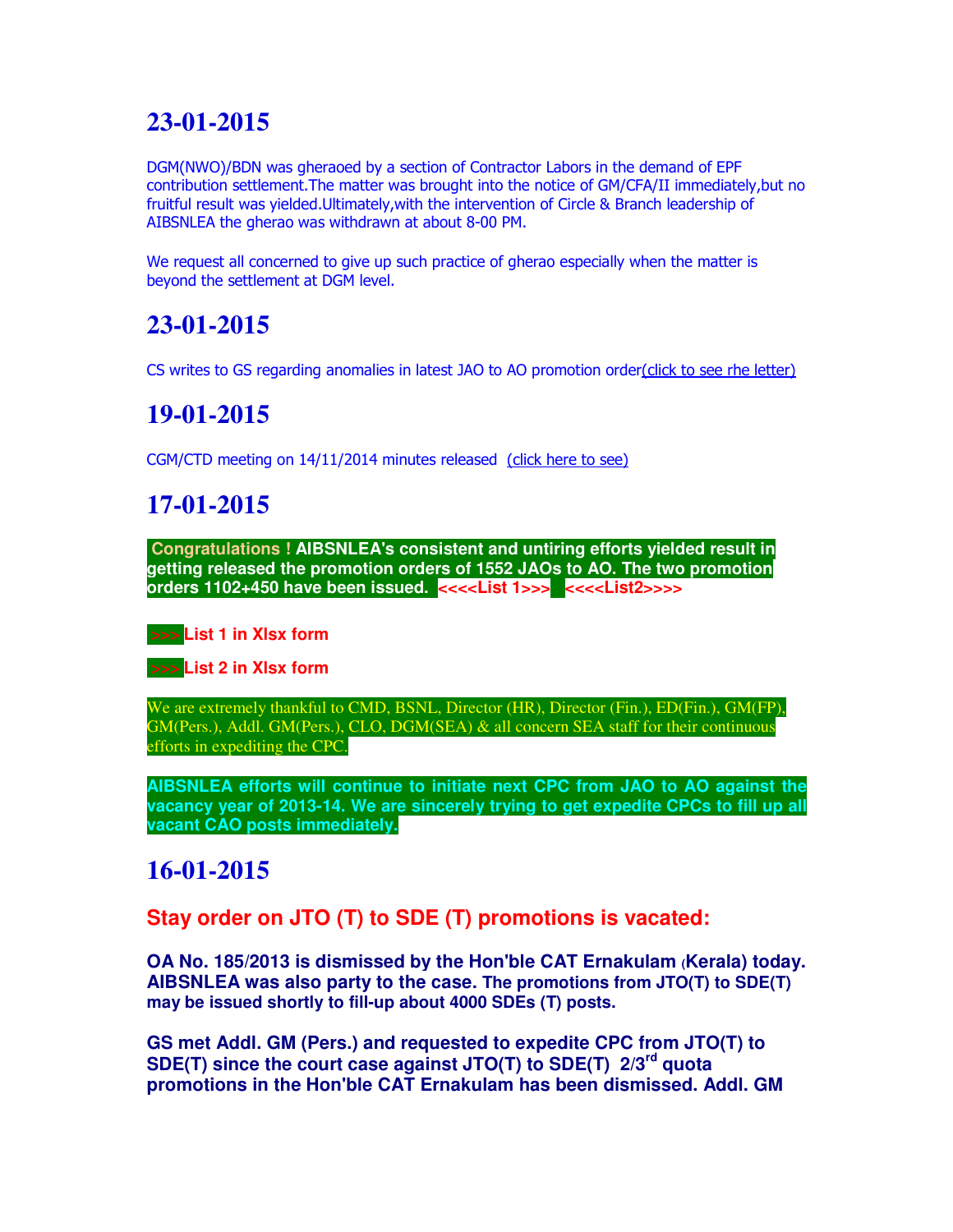**(Pers.) appreciate our concern and assured to expedite CPC from JTO(T) to SDE(T).**

#### **15-01-2015**

**Congratulations! Shri Anupam Shrivastava, Director(CM), BSNL Board is appointed as CMD, BSNL for next five years. DoT issued order today itself. GS, AFS, Advisor(HQ) felicitated him.**

**Click here for glimpses===>>>> <<<Photo1>>> <<<Photo2>>> <<<Click here for order>>>>**

### **13-01-2015**

CS,ACS,FS & President met PGM ,GMs(Fin/HR/S & M/CFA-II) & Dir(Vig) on 12/01/2015 and conveyed New Year Greetings to them on behalf of AIBSNLEA/CTD and expressed the hope that this year CTD could do better.We presented them with our Association Diary and calendar.We shll meet CGM later as he is out of station.

### **12-01-2015**

On 10/01/2015(Saturday)AIBSNLEA/North branch organised a get-together at Jahar Kunja/Barrackpore Gandhighat amongst the members. BS/North intimated that the programme was a huge success and the participants enjoyed very much.We congratulate North Branch for their endevour to enhance bondage amongst members.

#### **08-01-2015**

FORUM leaders of CTD met at RJCM room at TB after the programme to decide about implementation of signature campaign & parliament march and indefinite strike.It has been decided about 3 lakhs signature will be collected against the wrong steps of BSNL Mgt./Govt to save BSNL. Street cornering in this regard will be organised in different places throughout the city in support of the demand.

Every constituent will send their representatives to New Delhi for parliament march on 25th February 2015.

It was unanimously resolved to prepare for implementation of these programme wholeheartedly in the leadership of FORUM.

#### **08-01-2015**

3 day Dharna Programme in the call of FORUM on 6-8 January 2015 organised all over CTD.On 6th & 7th whole day dharna in support of 21 point demands was arranged in area level.At TB president delivered speech on behalf of AIBSNLEA/CTD on 6th & 7th.Our members took part actively in all workspots.

On 8th programme was observed at TB centrally.Members from all over CTD gathered in the main gate to participate in the whole day dharna.Our members took part in a large number from